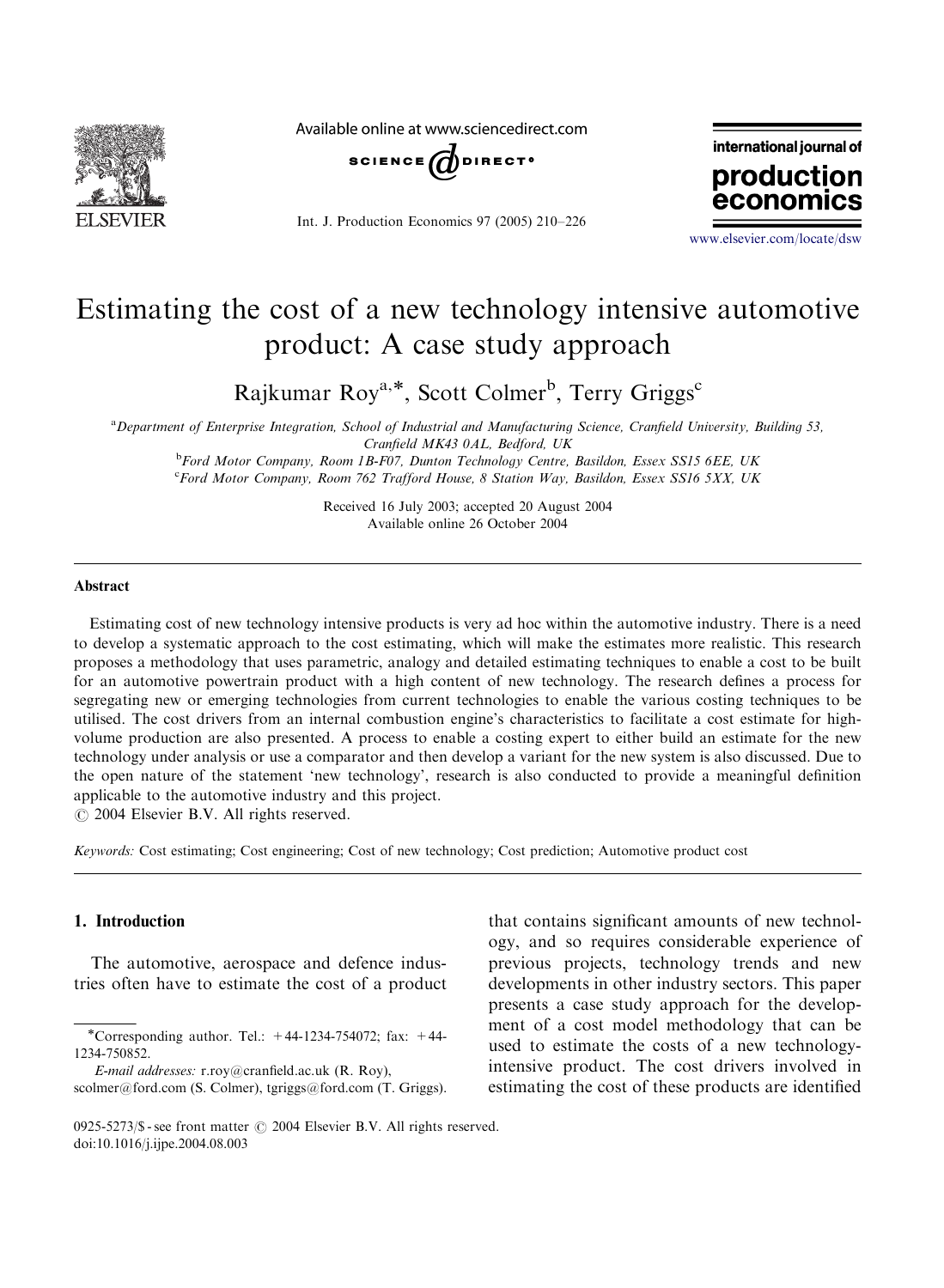together with the need for expert judgement in the estimating process.

The paper is structured in 11 sections. Section 2 identifies relevant research in cost estimating and presents current practices within automotive and non-automotive sectors, especially focusing on new technology cost estimating processes. It is important to understand the nature of new technology; therefore Section 3 defines new technology and relates the definition to the automotive sector. The following section presents an overview of the methodology developed for the cost estimating. The methodology has three major steps: identification of new and 'carry-over' technologies, cost estimating both the parts and finally adjusting cost models due to the difference in sources of data used. The methodology is developed using a case study approach on powertrain cost estimating. Once the 'carry-over' technology intensive parts are identified, the cost is estimated based on historical data (Section 5). Estimating the cost of the parts that are new technology based is trickier; it requires a comparative study with previous knowledge within other sectors (Section 6). The model developed as a result of the case study is fine adjusted to reflect the difference in time frame of the source data in Section 7. The methodology is then validated using two case studies, discussed in Sections 8 and 9. Discussion on the research methodology and results obtained are presented in Section 10, and finally the paper concludes in Section 11 and proposes future improvements to the cost models.

#### 2. Related research and current practice

Activity-based costing, theory of constraints, feature-based costing, parametric costing and analogy are typical cost estimating and control techniques designed to provide more relevant information for evaluating the economic consequences of resource allocation decisions [\(Kee and](#page--1-0) [Schmidt, 1998](#page--1-0); [Pugh, 1992;](#page--1-0) [Shepperd and Schol](#page--1-0)[field, 1997](#page--1-0); [Myrtveit and Stensrud, 1999](#page--1-0); [Roy,](#page--1-0) [2003](#page--1-0)). Almost all literature on estimating future costs or technology [\(Rosenberg, 1998](#page--1-0); [Crawford et](#page--1-0) [al., 1996](#page--1-0); [Roy et al., 1999](#page--1-0)) has been applied to

large civil engineering projects or low-volume aerospace projects, since these industries often rely on previously developed estimates to win new contracts. The Jet Propulsion Laboratory in the United States has developed a parametric costing model for future space projects that is based on very little historical data [\(Rosenberg, 1998](#page--1-0)). It was argued that using historical data and relationships failed to produce accurate estimates on which to base budgets ([Crawford et al., 1996](#page--1-0)). The research presented in this paper suggests that unique cost drivers mean that each project needs to be estimated on its own merits. Several iterations of estimates also need to be conducted, each one in greater depth than the previous one. Cost control needs to use these estimates as the basis for decisions once the budget has been set. Moreover, management support during cost control allows accurate budgets to be achieved. However, a major problem involves the level of resources required to compile each stage of estimates during the conceptual phases and the following reconciliation between them.

In order to capture current practice within the automotive sector, a series of semi-structured interviews and telephone interviews were organised with cost estimators with three different companies, one of them is the industry leader in cost-estimating practices. It is observed, in the automotive sector different processes and procedures have been developed to help an activity achieve its commercial goal. For example, the Product Development System in one of the participating automotive companies determines how much a product can be sold for and then works back into system chunks and then into component level—although it fails to provide a costing function. The company uses activity-based techniques for estimating costs when the target and supplier quotes are disconnected. All information is stored in a database and so every cost driver can be traced to its original figure, which is based on realworld data. Cost drivers can be defined as the portions of a system, end item, or service that have a large or major effect on the total work activity or output [\(Roy et al., 1999](#page--1-0); [Colmer, 2002](#page--1-0); [Roy et al., 2003\)](#page--1-0). But the current practice does not support cost estimation of new technology